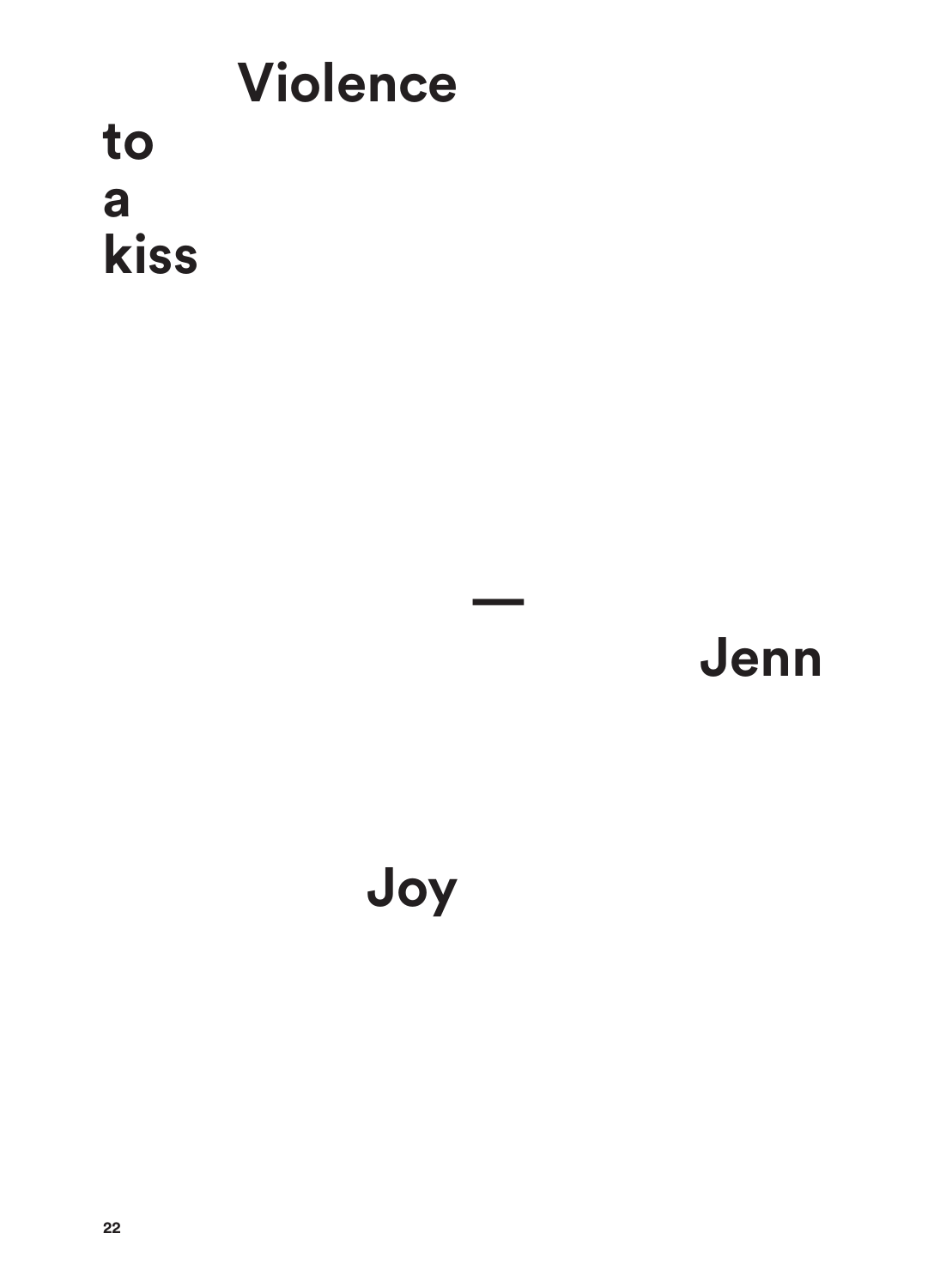*You don't know what you're dealing with here. I'm no ordinary girl from Indiana. I wanna be a machine. That's right Jack, a machine. A screen with a whole bunch of pixels and a smile on it. I don't want anything Jack. Just that, nothing. I'm clean. I'm strong. I'm worth it. I'm perfect. Nobody was born to be a machine more than me. I wanna outlive the flash of desire in the faces of people who like to buy things Jack. I'm gonna make them buy me until they die. A buying selling machine. I'm clean Jack, a clean machine and I'm gonna make a killing.* DD Dorvillier, *The Handsome Execution of a Flower*, 20101

Leaning into the black wall, her head traces a gray line as she walks one carefully articulated step after another. She faces away, bare skin against red latex shorts, black knee socks and plastic shoes. When she reaches the corner, the lights go out. Now in darkness, she runs, returning to her initial position along the wall to begin the walk again. Repeat. Lights out. Repeat. A slow organ lament wails against a blue video projected on the opposite wall of a wrestler's face. Cut to a new frame as he jumps off the ropes flying, spinning, falling, rewind, jumping, flying, spinning, falling, rewind again and again. Gilles Deleuze reminds me that repetition is always a "theft and a gift" taking something of the original while revealing another peculiar intimacy.2

Lights up and the dancer now in a white blouse and knee pads gallops in circles, stopping abruptly she lifts her arms to execute a folk dance – jumping to step, one foot to the other – rhythmic against the whining soundtrack. Turning to examine a red heart-shaped box hanging on the wall, she asks if it is chocolate or a bird. White feathers and candies spill onto the floor as mute interlocutors. Removing her shoes and stockings, she carefully rolls them into a gag and blindfold and begins to dance again.

DD Dorvillier's *The Handsome Execution of a Flower* (2010) conjures glitter and doom when cloaked in red satin she sings just out of tune. Transforming into androgynous wrestler, then Dada performer cut with Expressionist detail, her virtuosic presence plays at machinic perfection, yet descends into a darker dehiscence as she kneels, slides, stands, falls, now wearing only the mask, black underwear and knee pads. Her sensuous dance crescendos near the end when she balances in a white lace body suit on one leg against a sonic thrashing disintegration as timing and tonality come undone.

Betraying a punk eroticism, *The Handsome Execution of a Flower* cruises the psychodramatics of Jack Smith, the relentless disorienting narratives of Richard Foreman's theater, the nihilist despair of Missing Foundation's hard-core sound and iconic tag that inscribed 1933 on an overturned martini glass, dark omen to the changing politics of New York City. Witnessed as disparate flashes, silhouettes or so many ghosts, historical force rises uncomfortably in the present as Weimar Germany haunts late 1980s East Village or a bowing geisha doll becomes a wrestler through Dorvillier's fierce anachronism. Here the choreographic as aggressively relational tactic also acts as desublimation as Dan Graham writes of punk, a practice dedicated to reveling in the imperatives of representation to reveal (and reject) its deadening effects.3

Dorvillier's choreography mines these limit conditions (of representation, of media) to effect perceptual, emotional, conceptual disturbance in the ways we apprehend dance. Her choreography extends toward a phenomenal and cognitive knowledge, making histories visible differently as contingent emotional images rather than events at a distance. Such sensual proximity resonates with Jean-Luc Nancy's conception of image that "seizes" me and "throws in my face an intimacy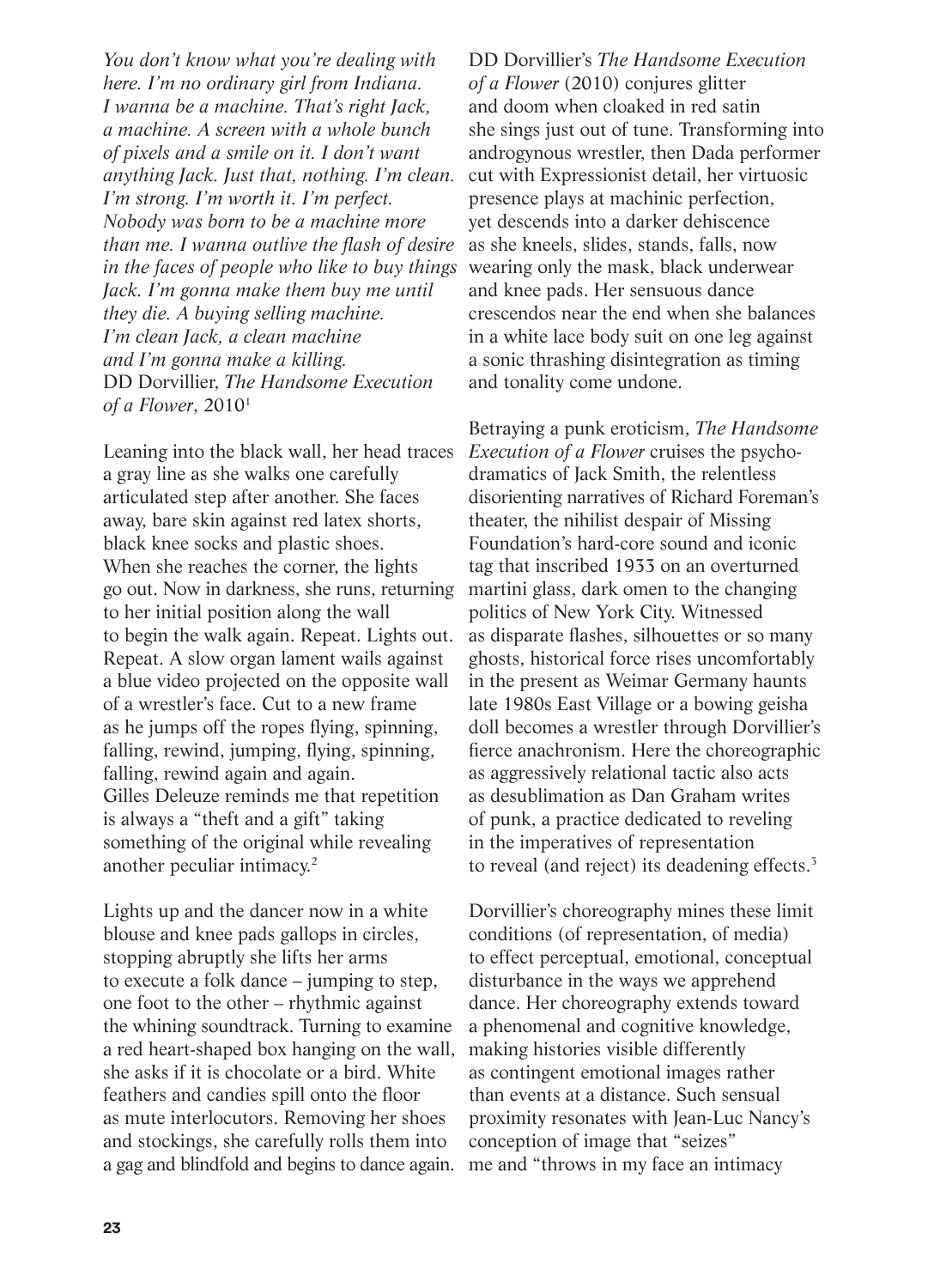that reaches me in the midst of intimacy – through sight, through hearing, or through the very meaning of words. Indeed, the image is not only visual: it is also musical, poetic, even tactile, olfactory or gustatory, kinesthetic, and so on..."4 Nancy aspires toward a concept of image as ekphrasis, as contagious categories and senses simultaneously accumulate and displace one against the other. While this labor along roulette. the edges of form is seductive, even promiscuous, it is not without confrontation. Nancy continues: "The ambiguity of the image and of violence – of the violence at work [*à l'oeuvre*] in the image and of the image opening itself in violence [...] The image cannot but have the duplicity of the monster."5 As witnessed in Dorvillier's choreography, these conflicting affiliations with beauty and monstrosity, violence at the heart of intimacy, appear not only in the more theatrical pieces like *The Handsome Execution of a Flower* and *The Skunk* (1995), but animate the seemingly spare minimalism of *No Change or "freedom is a psychokinetic skill"* (2004).

Always in Dorvillier's work there is an intense proximity between violence and the kiss. In her tremulous duet *RMW* (1993) with Jennifer Monson, the two begin in darkness (and always there is waiting, wanting, anticipation in Dorvillier's work). They wrestle, one grabs the other by her belt loops lifting her off the ground and throwing her, they shift roles and repeat, rendering an intensity that transforms into an embrace, a kiss and they roll heads connected, all consuming. In a different duet with Mark Ashwill (1995), the two dancers play off the negative spaces of their bodies, invading and retreating, throwing themselves against the other, trusting they will be caught, captured, then dropped onto the floor. Dorvillier lies with arms and legs spread on the floor as Ashwill crashes always carefully over her and this is repeated while he lies

on the floor under her twisting precarious landings. Ashwill will dance spot-lit – martial bird intensity and lightness intertwine – as Dorvillier pulls on boots and returns to duct tape one of his arms to his side with the other raised in defiance and then they return again to their devastating *pas de deux*. Together they dance desire as emotional and physical

In the moments of *No Change or "freedom is a psycho-kinetic skill"* when Dorvillier stands against the white wall, black electrical cords, microphones, mic stands, lights scattered through the space, her shadow dances these many histories of encounter, of emotion, and of image. Even though the spaciousness of this work with its barely perceptible sound, Elizabeth Ward's stillness as she lies on the floor, Dorvillier's interrogation of cords and curtains or her slow undress in a back bend under a fallen mic stand evokes a conceptual reduction of movement, it is never only that. If we consider this choreography as a diary of images, we see it as "dissemblance," an "operation," as Jacques Rancière writes of the image that resists singularity and pure intellection, instead calling out to the uncanny corporeal facts of history and of experience.<sup>6</sup> Exquisite emotion held within a formal choreographic embrace along the edges of legibility ; Dorvillier's kiss tastes of violence, of seduction, of grief, and always the fierce beautiful thinking sustaining it all.

 $\wedge\wedge\vee$